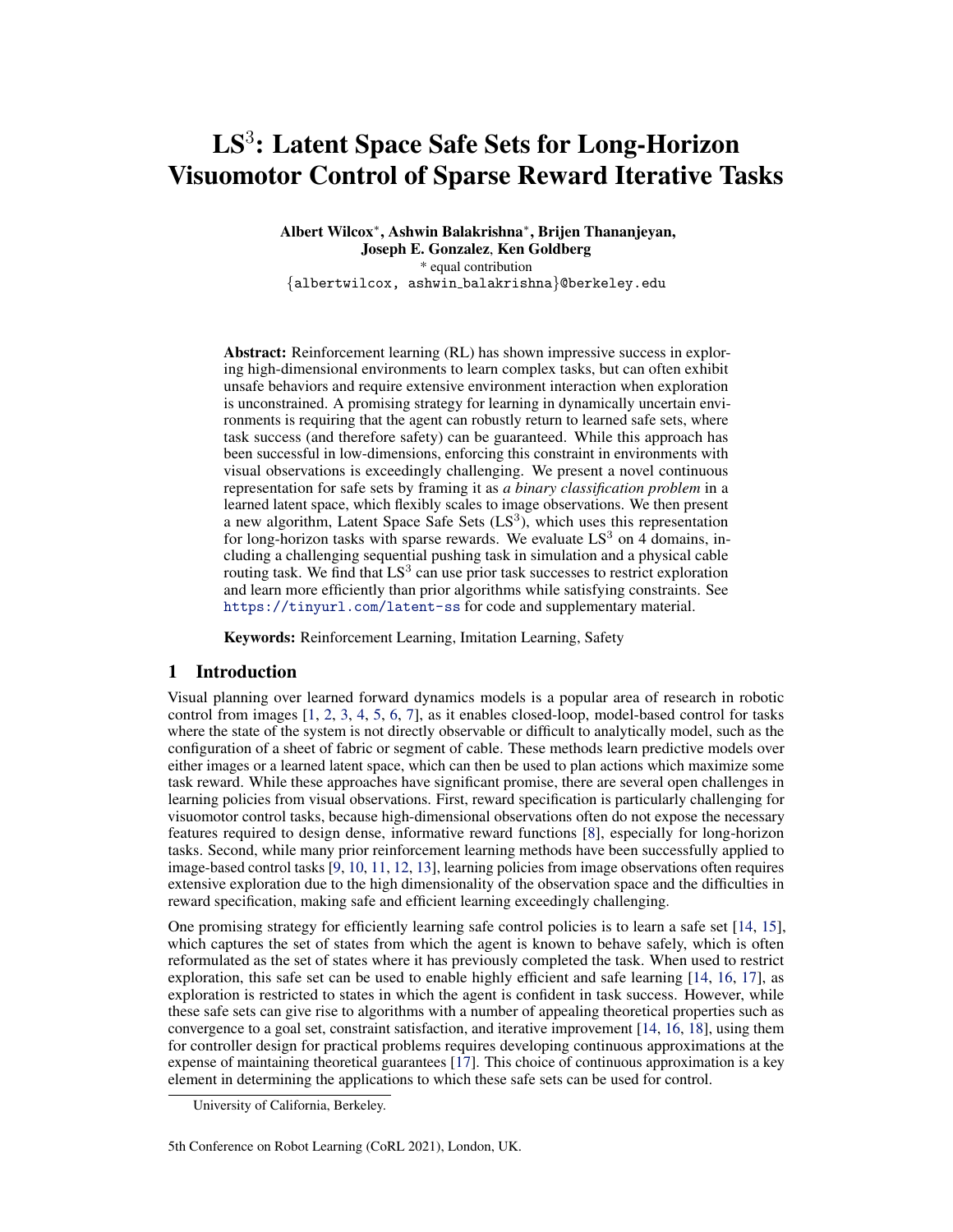

Figure 1: Latent Space Safe Sets (LS<sup>3</sup>): At time t, LS<sup>3</sup> observes an image  $s_t$  of the environment. The image is first encoded to a latent vector  $z_t \sim f_{\text{enc}}(z_t|s_t)$ . Then, LS<sup>3</sup> uses a sampling-based optimization procedure to optimize  $H$ -length action sequences by sampling  $H$ -length latent trajectories over the learned latent dynamics model  $f_{\text{dyn}}$ . For each sampled trajectory, LS<sup>3</sup> checks whether latent space obstacles are avoided and if the terminal state in the trajectory falls in the latent space safe set. The terminal state constraint encourages the algorithm to maintain plans back to regions of safety and task confidence, but still enables exploration. For feasible trajectories, the sum of rewards and value of the terminal state are computed and used for sorting.  $LS<sup>3</sup>$ executes the first action in the optimized plan and then performs this procedure again at the next timestep.

Prior works have presented approaches which collect a discrete safe set of states from previously successful trajectories and represent a continuous relaxation of this set by constructing a convex hull of these states [\[14\]](#page-8-0) or via kernel density estimation with a tophat kernel function [\[17\]](#page-9-0). While these approaches have been successful for control tasks with low-dimensional states, extending them to high-dimensional observations presents two key challenges: (1) *scalability:* these prior methods cannot be efficiently applied when the number of observations in prior successful trajectories is large, as querying safe set inclusion scales linearly with number of samples it contains and (2) *representation capacity:* both of these prior approaches do not scale well to high dimensional observations and are limited in the space of continuous sets that they can efficiently represent. Applying these ideas to visuomotor control is even more challenging, since images do not directly expose details about the system state or dynamics that are typically needed for formal controller analysis [\[14,](#page-8-0) [16,](#page-9-0) [19\]](#page-9-0).

This work makes several contributions. First, we introduce a scalable continuous approximation method which makes it possible to leverage safe sets for visuomotor policy learning. The key idea is to reframe the safe set approximation as a *binary classification problem* in a learned latent space, where the objective is to distinguish states from successful trajectories from those in unsuccessful trajectories. Second, we present Latent Space Safe Sets  $(LS<sup>3</sup>)$ , a model-based RL algorithm which encourages the agent to maintain plans back to regions in which it is confident in task completion, even when learning in high dimensional spaces. This constraint makes it possible to define a control strategy to (1) improve safely by encouraging consistent task completion (and therefore avoid unsafe behavior) and (2) learn efficiently since the agent only explores promising states in the immediate neighborhood of those in which it was previously successful. Third, we present simulation experiments on 3 visuomotor control tasks which suggest that  $LS<sup>3</sup>$  can learn to improve upon demonstrations more safely and efficiently than prior algorithms. Fourth, we conduct physical experiments on a visionbased cable routing task which suggest that  $LS<sup>3</sup>$  can learn more efficiently than prior algorithms while consistently completing the task and satisfying constraints during learning.

# 2 Related Work

#### 2.1 Safe, Iterative Learning Control

In iterative learning control (ILC), the agent tracks a reference trajectory and uses data from controller rollouts to refine tracking performance [\[20\]](#page-9-0). Rosolia et al. [\[21\]](#page-9-0), Rosolia and Borrelli [\[18,](#page-9-0) [14\]](#page-8-0) present a new class of algorithms, known as Learning Model Predictive Control (LMPC), which are referencefree and instead iteratively *improve* upon the performance of an initial feasible trajectory. To achieve this, Rosolia et al. [\[21\]](#page-9-0), Rosolia and Borrelli [\[18,](#page-9-0) [14\]](#page-8-0) use data from controller rollouts to learn a safe set and value function, with which recursive feasibility, stability, and local optimality can be guaranteed given a known, deterministic nonlinear system or stochastic linear system under certain regularity assumptions. However, a core challenge with these algorithms is that they assume known system dynamics, and cannot be applied to high-dimensional control problems. Thananjeyan et al. [\[17\]](#page-9-0) extends the LMPC framework to higher dimensional settings in which system dynamics are unknown and must be learned, but the visuomotor control setting introduces a number of new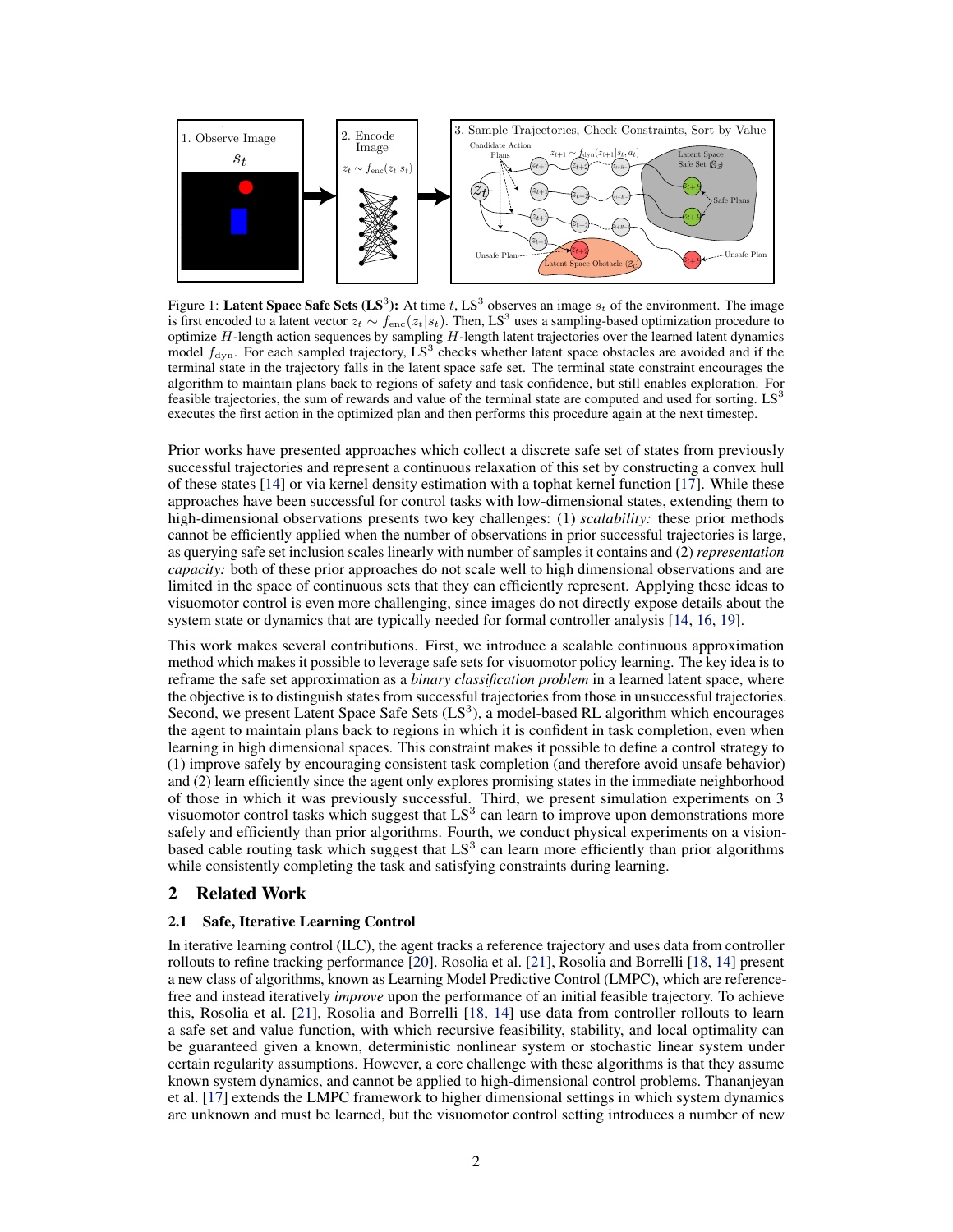<span id="page-2-0"></span>challenges as learned system dynamics, safe sets, and value functions must flexibly scale to visual inputs. Richards et al. [\[15\]](#page-8-0) designs expressive safe sets for fixed policies using neural network classifiers with Lyapunov constraints. In contrast,  $LS<sup>3</sup>$  constructs a safe set for an improving policy by optimizing a task cost function instead of uniformly expanding across the state space.

#### 2.2 Model Based Reinforcement Learning

There has been significant recent progress in algorithms which combine ideas from model-based planning and control with deep learning [\[22,](#page-9-0) [23,](#page-9-0) [24,](#page-9-0) [25,](#page-9-0) [26,](#page-9-0) [27\]](#page-9-0). These algorithms are gaining popularity in the robotics community as they enable leaning complex policies from data while maintaining some of the sample efficiency and safety benefits of classical model-based control techniques. However, these algorithms typically require hand-engineered dense cost functions for task specification, which can often be difficult to provide, especially in high-dimensional spaces. This motivates leveraging demonstrations (possibly suboptimal) to provide an initial signal regarding desirable agent behavior. There has been some prior work on leveraging demonstrations in modelbased algorithms such as Quinlan and Khatib [\[28\]](#page-9-0) and Ichnowski et al. [\[29\]](#page-9-0), which use modelbased control with known dynamics to refine initially suboptimal motion plans, and Fu et al. [\[24\]](#page-9-0), which uses demonstrations to seed a learned dynamics model for fast online adaptation using iLQR [\[24\]](#page-9-0). Thananjeyan et al. [\[17\]](#page-9-0), Zhu et al. [\[30\]](#page-9-0) present ILC algorithms which rapidly improve upon suboptimal demonstrations when system dynamics are unknown. However, these algorithms either require knowledge of system dynamics [\[28,](#page-9-0) [29\]](#page-9-0) or are limited to low-dimensional state spaces [\[24,](#page-9-0) [17,](#page-9-0) [30\]](#page-9-0) and cannot be flexibly applied to visuomotor control tasks.

#### 2.3 Reinforcement Learning from Pixels

Reinforcement learning and model-based planning from visual observations is gaining significant recent interest as RGB images provide an easily available observation space for robot learning [\[1,](#page-8-0) [31\]](#page-9-0). Recent work has proposed a number of model-free and model-based algorithms that have seen success in laboratory settings in a number of robotic tasks when learning from visual observations [\[32,](#page-9-0) [33,](#page-9-0) [10,](#page-8-0) [34,](#page-9-0) [12,](#page-8-0) [13,](#page-8-0) [1,](#page-8-0) [35,](#page-10-0) [31\]](#page-9-0). However, two core issues that prevent application of many RL algorithms in practice, inefficient exploration and safety, are significantly exacerbated when learning from high-dimensional visual observations in which the space of possible behaviors is very large and the features required to determine whether the robot is safe are not readily exposed. There has been significant prior work on addressing inefficiencies in exploration for visuomotor control such as latent space planning [\[2,](#page-8-0) [31,](#page-9-0) [35\]](#page-10-0) and goal-conditioned reinforcement learning [\[13,](#page-8-0) [10\]](#page-8-0). However, safe reinforcement learning for visuomotor tasks has received substantially less attention. Thananjeyan et al. [\[36\]](#page-10-0) and Kahn et al. [\[37\]](#page-10-0) present reinforcement learning algorithms which estimate the likelihood of constraint violations to avoid them [\[36\]](#page-10-0) or reduce the robot's velocity [\[37\]](#page-10-0). Unlike these algorithms, which focus on presenting methods to avoid violating user-specified constraints, LS3 additionally provides consistent task completion during learning by limiting exploration to the neighborhood of prior task successes. This difference makes  $LS<sup>3</sup>$  less susceptible to the challenges of unconstrained exploration present in standard model-free reinforcement learning algorithms.

# 3 Problem Statement

We consider an agent interacting in a finite horizon goal-conditioned Markov Decision Processes (MDP) which can be described with the tuple  $\mathcal{M} = (\mathcal{S}, \mathcal{G}, \mathcal{A}, P(\cdot|\cdot,\cdot), R(\cdot,\cdot), \mu, T)$ . S and A are the state and action spaces,  $P : \mathcal{S} \times \mathcal{A} \times \mathcal{S} \rightarrow [0,1]$  maps a state and action to a probability distribution over subsequent states,  $R : S \times A \times S \to \mathbb{R}$  is the reward function,  $\mu$  is the initial state distribution ( $s_0 \sim \mu$ ), and T is the time horizon. In this work, the agent is only provided with RGB image observations  $s_t \in \mathbb{R}_+^{W \times H \times 3} = \mathcal{S}$ , where W and H are the image width and height in pixels, respectively. We consider iterative tasks, where the agent must reach a fixed goal set  $\mathcal{G} \subseteq \mathcal{S}$  as efficiently as possible and the support of  $\mu$  is small. While there are a number of possible choices of reward functions that would encourage fast convergence to  $G$ , providing shaped reward functions can be exceedingly challenging, especially when learning from high dimensional observations. Thus, as in Thananjeyan et al. [\[17\]](#page-9-0), we consider a sparse reward function that only indicates task completion:  $R(s, a, s') = 0$  if  $s' \in \mathcal{G}$  and  $-1$  otherwise. To incorporate constraints, we augment M with an extra constraint indicator function  $\mathcal{C}: \mathcal{S} \to \{0, 1\}$  which indicates whether a state satisfies user-specified state-space constraints, such as avoiding known obstacles. This is consistent with the modified CMDP formulation used in [\[36\]](#page-10-0). We assume that R and C can be evaluated on the current state of the system, but may be approximated using prior data for use during planning. We make this assumption because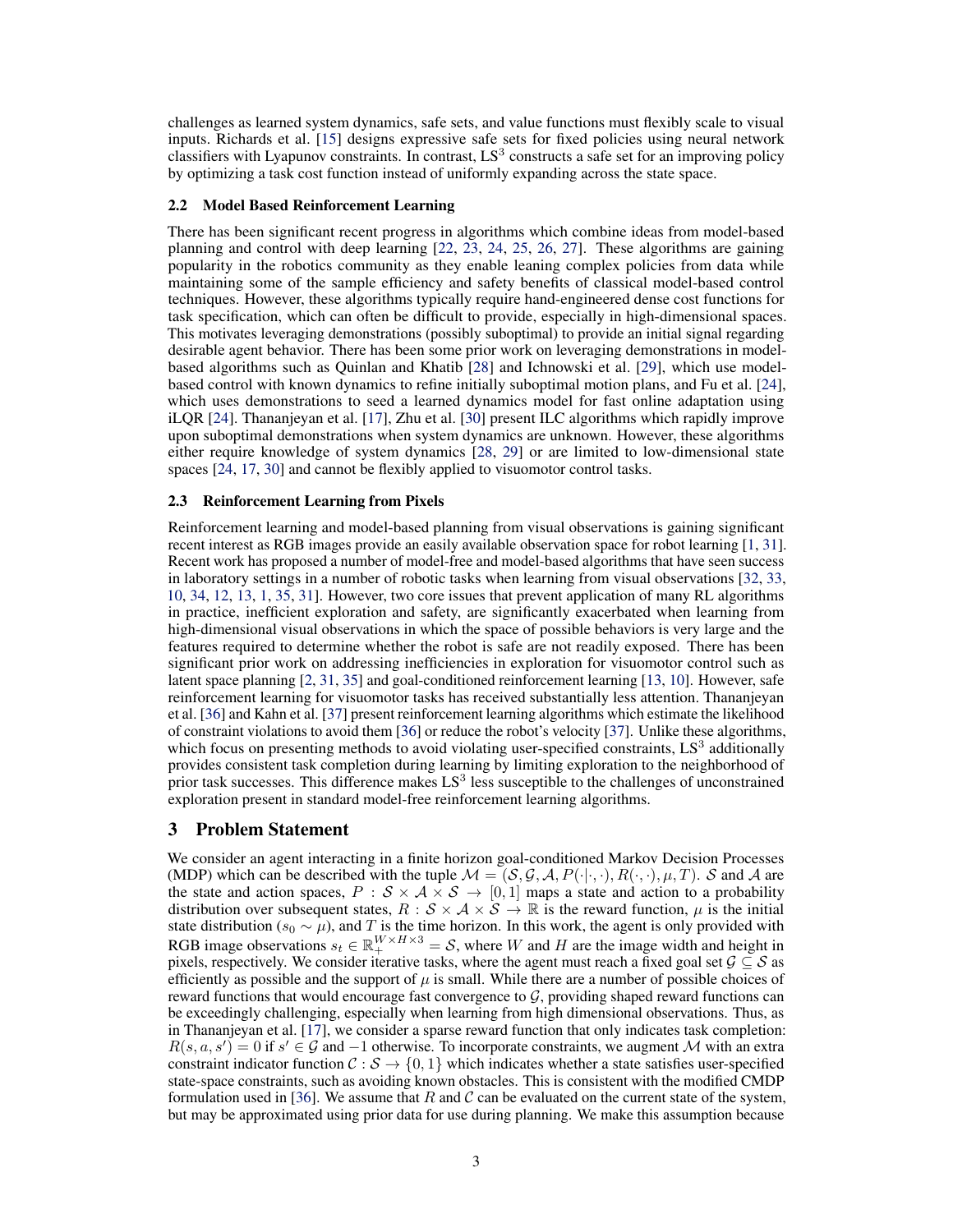<span id="page-3-0"></span>

Figure 2:  $LS^3$  Learned Models:  $LS^3$  learns a low-dimensional latent representation of image-observations (Section 4.1) and learns a dynamics model, value function, reward function, constraint classifier, and safe set for constrained planning and task-completion driven exploration in this learned latent space. These models are then used for model-based planning to maximize the total value of predicted latent states (Section [4.3\)](#page-4-0) while enforcing the safe set (Section [4.2\)](#page-4-0) and user-specified constraints (Section [4.3\)](#page-4-0).

in practice we plan over predicted future states, which may not be predicted at sufficiently high fidelity to expose the necessary information to directly evaluate  $R$  and  $C$  during planning.

Given a policy  $\pi : \mathcal{S} \to \mathcal{A}$ , we define its expected total return in M as  $R^{\pi} = \mathbb{E}_{\pi,\mu,P} [\sum_t R(s_t, a_t)].$ Furthermore, we define  $P_C^{\pi}(s)$  as the probability of future constraint violation (within time horizon  $\hat{T}$ ) under policy  $\pi$  from state s. The objective is to maximize the expected return  $R^{\pi}$  while maintaining a constraint violation probability lower than  $\delta_{\mathcal{C}}$ . This can be written formally as follows:

$$
\pi^* = \underset{\pi \in \Pi}{\arg \max} \{ R^{\pi} : \mathbb{E}_{s_0 \sim \mu} \left[ P_C^{\pi}(s_0) \right] \le \delta_C \}
$$
\n(1)

We assume that the agent is provided with an offline dataset  $D$  of transitions in the environment of which some subset  $\mathcal{D}_{\text{constraint}} \subsetneq \mathcal{D}$  are constraint violating and some subset  $\mathcal{D}_{\text{success}} \subsetneq \mathcal{D}$  appear in successful demonstrations from a suboptimal supervisor. As in [\[36\]](#page-10-0),  $\mathcal{D}_{\text{constraint}}$  contains examples of constraint violating behaviors (for example from prior runs of different policies or collected under human supervision) so that the agent can learn about states which violate user-specified constraints.

# 4 Latent Space Safe Sets  $(LS<sup>3</sup>)$

We describe how  $LS<sup>3</sup>$  uses demonstrations and online interaction to safely learn iteratively improving policies. Section 4.1 describes how we learn a low-dimensional latent representation of image observations to facilitate efficient model-based planning. To enable this planning, we learn a probabilistic forward dynamics model as in [\[26\]](#page-9-0) in the learned latent space and models to estimate whether plans will likely complete the task (Section [4.2\)](#page-4-0) and to estimate future rewards and constraint violations (Section [4.3\)](#page-4-0) from predicted trajectories. In Section [4.4,](#page-4-0) we discuss how these components are synthesized in LS<sup>3</sup>. Dataset  $D$  is expanded using online rollouts of LS<sup>3</sup> and used to update all latent space models (Sections [4.2](#page-4-0) and [4.3\)](#page-4-0) after every  $K$  rollouts. See Algorithm 1 and the supplement for further details on training procedures and data collection.

Algorithm 1 Latent Space Safe Sets  $(LS<sup>3</sup>)$ 

**Require:** offline dataset  $D$ , number of updates  $U$ 

- 2: Train dynamics  $f_{dyn}$ , safe set classifier  $f_{S}$ (Section [4.2\)](#page-4-0), and the value function V goal indicator  $f_{\mathcal{G}}$ , and constraint estimator  $f_{\mathcal{C}}$  (Section [4.3\)](#page-4-0) using data from  $\mathcal{D}$ .
- 3: for  $j \in \{1, ..., U\}$  do
- 4: **for**  $k \in \{1, ..., K\}$  **do**
- 5: Sample starting state  $s_0$  from  $\mu$ .
- 6: for  $t \in \{1, \ldots, T\}$  do

7: Choose and execute  $a_t$  (Section [4.4\)](#page-4-0)<br>8: Observe  $s_{t+1}$ , reward  $r_t$ , constraint  $\alpha$ 

- Observe  $s_{t+1}$ , reward  $r_t$ , constraint  $c_t$ .
- 9:  $\mathcal{D} := \mathcal{D} \cup \{(s_t, a_t, s_{t+1}, r_t, c_t)\}\$

10: Update  $f_{dyn}$ ,  $V$ ,  $f_g$ ,  $f_c$ , and  $f_s$  with data from  $D$ .

### 4.1 Learning a Latent Space for Planning

Learning compressed representations of images has been a popular approach in vision based control to facilitate efficient algorithms for planning and control which can reason about lower dimensional

<sup>1:</sup> Train VAE encoder  $f_{\text{enc}}$  and decoder  $f_{\text{dec}}$  (Section 4.1) using data from  $D$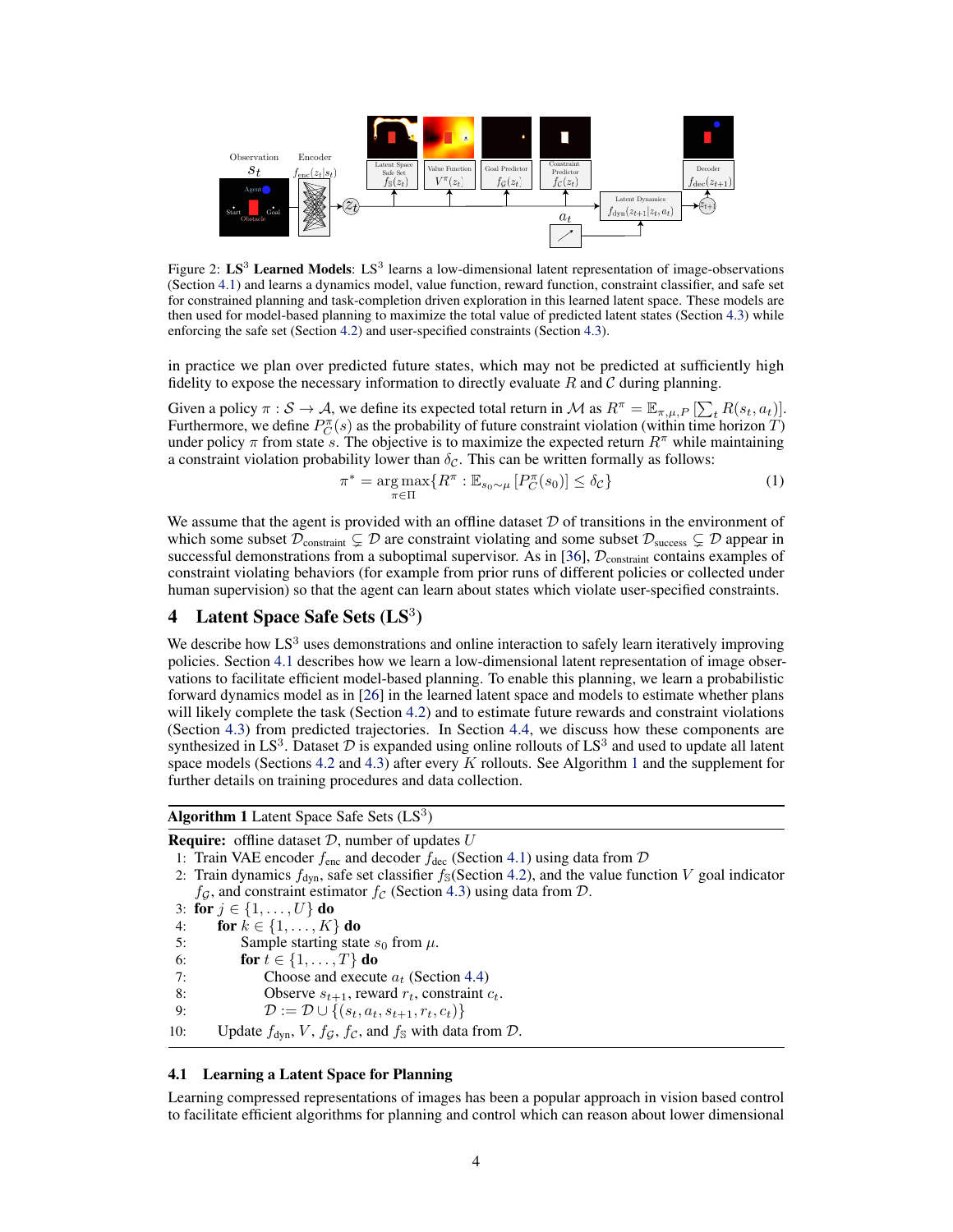<span id="page-4-0"></span>inputs [\[2,](#page-8-0) [35,](#page-10-0) [6,](#page-8-0) [38,](#page-10-0) [39,](#page-10-0) [31\]](#page-9-0). To learn such a representation, we train a  $\beta$ -variational autoencoder [\[40\]](#page-10-0) on states in D to map states to a probability distribution over a d-dimensional latent space  $\mathcal{Z}$ . The resulting encoder network  $f_{\text{enc}}(z|s)$  is then used to sample latent vectors  $z_t \sim f_{\text{enc}}(z_t|s_t)$  to train a forward dynamics model, value function, reward estimator, constraint classifier, safe set, and combine these elements to define a policy for model-based planning. Motivated by Laskin et al. [\[41\]](#page-10-0), during training we augment inputs to the encoder with random cropping, which we found to be helpful in learning representations that are useful for planning. For all environments we use a latent dimension of  $d = 32$ , as in [\[2\]](#page-8-0) and found that varying d did not significantly affect performance.

#### 4.2 Latent Safe Sets for Model-Based Control

LS<sup>3</sup> learns a binary classifier for latent states to learn a latent space safe set that represents states from which the agent has high confidence in task completion based on prior experience. Because the agent can reach the goal from these states, they are safe: the agent can avoid constraint violations by simply completing the task as before. While classical algorithms use known dynamics to construct safe sets, we approximate this set using successful trajectories from prior iterations. At each iteration  $j$ , the algorithm collects K trajectories in the environment. We then define the sampled safe set at iteration j,  $\mathbb{S}^j$ , as the set of states from which the agent has successfully navigated to  $\mathcal G$  in iterations 0 through  $j$  of training, where demonstrations trajectories are those collected at iteration 0. We refer to the dataset collecting all these states as  $\mathcal{D}_{\text{success}}$ . This discrete set is difficult to plan to with continuous-valued state distributions so we leverage data from  $\mathcal{D}_{\text{success}}$  (data in the sampled safe set), data from  $\mathcal{D} \setminus \mathcal{D}_{\text{success}}$  (data outside the sampled safe set), and the learned encoder from Section [4.1](#page-3-0) to learn a continuous relaxation of this set in latent space (the latent safe set). We train a neural network with a binary cross-entropy loss to learn a binary classifier  $f_{\mathbb{S}}(\cdot)$  that predicts the probability of a state  $s_t$  with encoding  $z_t$  being in  $\mathbb{S}^j$ . To mitigate the negative bias that appears when trajectories that start in safe regions fail, we utilize the intuition that if a state  $s_{t+1} \in \mathbb{S}^j$  then it is likely that  $s_t$  is also safe. To do this, rather than just predict  $\mathbb{1}_{\mathbb{S}^j}$ , we train  $f_{\mathbb{S}}$  with a recursive objective to predict  $\max(\mathbb{1}_{\mathbb{S}^j}, \gamma_{\mathbb{S}} f_{\mathbb{S}}(s_{t+1}))$ . The relaxed latent safe set is parameterized by the superlevel sets of  $f_{\mathbb{S}}$ , where the level  $\delta_{\mathbb{S}}$  is adaptively set during execution:  $\mathbb{S}_{\mathcal{Z}}^{j} = \{z_t | f_{\mathbb{S}}(\cdot)(z_t) \ge \delta_{\mathbb{S}}\}.$ 

#### 4.3 Reward and Constraint Estimation

In this work, we define rewards based on whether the agent has reached a state  $s \in \mathcal{G}$ , but we need rewards that are defined on predictions from the dynamics, which may not correspond to valid real images. To address this, we train a classifier  $f_G : \mathcal{Z} \to \{0,1\}$  to map the encoding of a state to whether the state is contained in  $G$  using terminal states in  $\mathcal{D}_{\text{success}}$  (which are known to be in  $G$ ) and other states in D. However, in the temporally-extended, sparse reward tasks we consider, reward prediction alone is insufficient because rewards only indicate whether the agent is in the goal set, and thus provide no signal on task progress unless the agent can plan to the goal set. To address this, as in prior MPC-literature [\[17,](#page-9-0) [16,](#page-9-0) [14,](#page-8-0) [8\]](#page-8-0), we train a recursively-defined value function (details in the supplement). Similar to the reward function, we use the encoder (Section [4.1\)](#page-3-0) to train a classifier  $f_c : \mathcal{Z} \to [0, 1]$  with data of constraint violating states from  $\mathcal{D}_{\text{constraint}}$  and the constraint satisfying states in  $\mathcal{D} \setminus \mathcal{D}_{\text{constraint}}$  to map the encoding of a state to the probability of constraint violation.

### 4.4 Model-Based Planning with  $LS<sup>3</sup>$

 $LS<sup>3</sup>$  aims to maximize total rewards attained in the environment while limiting constraint violation probability within some threshold  $\delta_c$  (equation [1\)](#page-3-0). We optimize an approximation of this objective over an  $H$ -step receding horizon with model-predictive control. Precisely,  $LS^3$  solves the following optimization problem to generate an action to execute at timestep t:

$$
\underset{a_{t:t+H-1} \in \mathcal{A}^H}{\arg \max} \quad \mathbb{E}_{z_{t:t+H}} \left[ \sum_{i=1}^{H-1} f_{\mathcal{G}}(z_{t+i}) + V^{\pi}(z_{t+H}) \right] \tag{2}
$$

$$
\text{s.t.} \quad z_t \sim f_{\text{enc}}(z_t|s_t) \tag{3}
$$

$$
z_{k+1} \sim f_{\text{dyn}}(z_{k+1}|z_k, a_k) \,\forall k \in \{t, \dots, t + H - 1\}
$$
 (4)

$$
\hat{\mathbb{P}}\left(z_{t+H} \in \mathbb{S}_{\mathcal{Z}}^{j-1}\right) \ge 1 - \delta_{\mathbb{S}}
$$
\n(5)

$$
\hat{\mathbb{P}}(z_{t+i} \in \mathcal{Z}_{\mathcal{C}}) \le \delta_{\mathcal{C}} \,\forall i \in \{0, \dots, H-1\}
$$
\n
$$
(6)
$$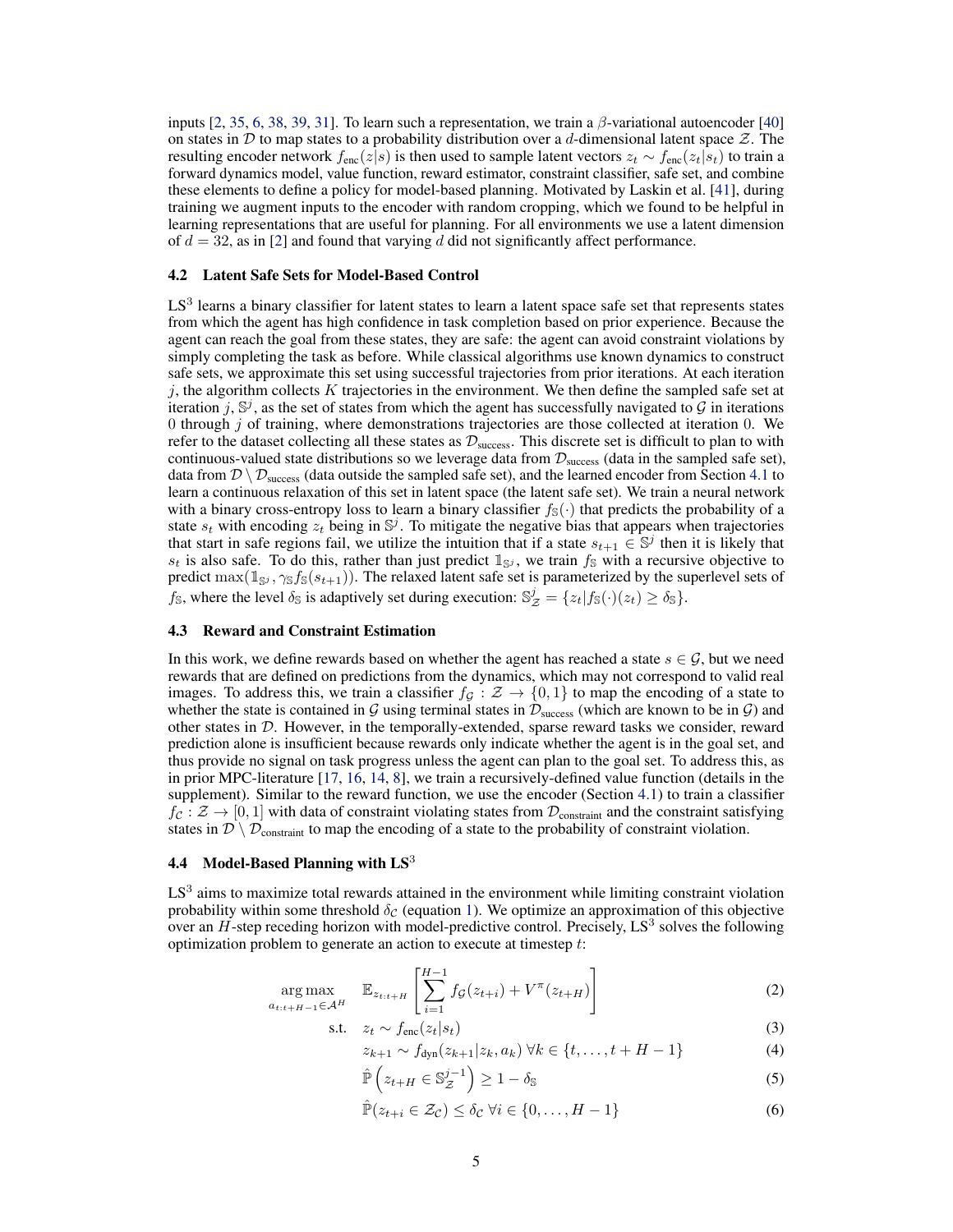<span id="page-5-0"></span>

Figure 3: Experimental Domains:  $LS^3$  is evaluated on 3 long-horizon, image-based, simulation environments: a visual navigation domain where the goal is to navigate the blue point mass to the right goal set while avoiding the red obstacle, a 2 degree of freedom reacher arm where the task is to navigate around a red obstacle to reach the yellow goal set, and a sequential pushing task where the robot must push each of 3 blocks forward a target displacement from left to right. We also evaluate  $LS<sup>3</sup>$  on a physical, cable-routing task on a da Vinci Surgical Robot, where the goal is to guide a red cable to a green target without the cable or robot arm colliding with the blue obstacle. This requires learning visual dynamics, because the agent must model how the rest of the cable will deform during manipulation to avoid collisions with the obstacle.

In this problem, the expectations and probabilities are taken with respect to the learned, probabilistic dynamics model  $f_{dyn}(z_{t+1}|z_t, a_t)$ . The optimization problem is solved approximately using the crossentropy method (CEM) [\[42\]](#page-10-0) which is a popular optimizer in model-based RL [\[43,](#page-10-0) [17,](#page-9-0) [16,](#page-9-0) [44,](#page-10-0) [36\]](#page-10-0).

The objective function is the expected sum of future rewards if the agent executes  $a_{t:t+H-1}$  and then subsequently executes  $\pi$  (equation [2\)](#page-4-0). First, the current state  $s_t$  is encoded to  $z_t$  (equation [3\)](#page-4-0). Then, for a candidate sequence of actions  $a_{t:t+H-1}$ , an H-step latent trajectory  $\{z_{t+1}, \ldots, z_{t+H}\}$  is sampled from the learned dynamics  $f_{dyn}$  (equation [4\)](#page-4-0). LS<sup>3</sup> constrains exploration using two chance constraints: (1) the terminal latent state in the plan must fall in the safe set (equation [5\)](#page-4-0) and (2) all latent states in the trajectory must satisfy user-specified state-space constraints (equation [6\)](#page-4-0).  $\mathcal{Z}_c$ is the set of all latent states such that the corresponding observation is constraint violating. The optimizer estimates constraint satisfaction probabilities for a candidate action sequence by simulating it repeatedly over  $f_{dyn}$ . The first chance constraint ensures the agent maintains the ability to return to safe states where it knows how to do the task within H steps if necessary. Because the agent replans at each timestep, the agent need not return to the safe set: during training, the safe set expands, enabling further exploration. In practice, we set  $\delta_{\rm S}$  for the safe set classifier  $f_{\rm S}$  adaptively as described in the supplement. The second chance constraint encourages constraint violation probability of no more than  $\delta_{\mathcal{C}}$ . After solving the optimization problem, the agent executes the first action in the plan:  $\pi(z_t) = a_t$  where  $a_t$  is the first element of  $a_{t:t+H-1}^*$ , observes a new state, and replans.

# 5 Experiments

We evaluate  $LS<sup>3</sup>$  on 3 robotic control tasks in simulation and a physical cable routing task on the da Vinci Research Kit (dVRK) [\[45\]](#page-10-0). Safe RL is of particular interest for surgical robots such as the dVRK due to its delicate structure, motivating safety, and relatively imprecise controls [\[17,](#page-9-0) [46\]](#page-10-0), motivating closed-loop control. We study whether  $LS<sup>3</sup>$  can learn more safely and efficiently than algorithms that do not structure exploration based on prior task successes.

# 5.1 Comparisons

We evaluate  $LS<sup>3</sup>$  in comparison to prior algorithms that behavior clone suboptimal demonstrations before exploring online (SACfD) [\[47\]](#page-10-0) or leverage offline reinforcement learning to learn a policy using all offline data before updating the policy online  $(AWAC)$  [\[48\]](#page-10-0). For both of these comparisons we enforce constraints via a tuned reward penalty of  $\lambda$  for constraint violations as in [\[49\]](#page-10-0). We also implement a version of SACfD with a learned recovery policy (SACfD+RRL) using the Recovery RL algorithm [\[36\]](#page-10-0) to use prior constraint violating data to try to avoid constraint violating states. We then compare  $LS^3$  to an ablated version without the safe set constraint (just binary classification (BC)) in equation [5](#page-4-0) ( $LS^3$  ( $-Safe Set$ )) to evaluate if the safe set promotes consistent task completion and stable learning. Finally, we compare  $LS<sup>3</sup>$  to an ablated version of the safe set classifier (Section [4.2\)](#page-4-0) without a recursive objective, where the classifier is just trained to predict  $\mathbb{1}_{S^j}$  (LS<sup>3</sup> (BC SS)). See the supplement for details on hyperparameters and offline data used for  $LS<sup>3</sup>$  and prior algorithms.

#### 5.2 Evaluation Metrics

For each algorithm on each domain, we aggregate statistics over random seeds (10 for simulation experiments, 3 for the physical experiment), reporting the mean and standard error across the seeds.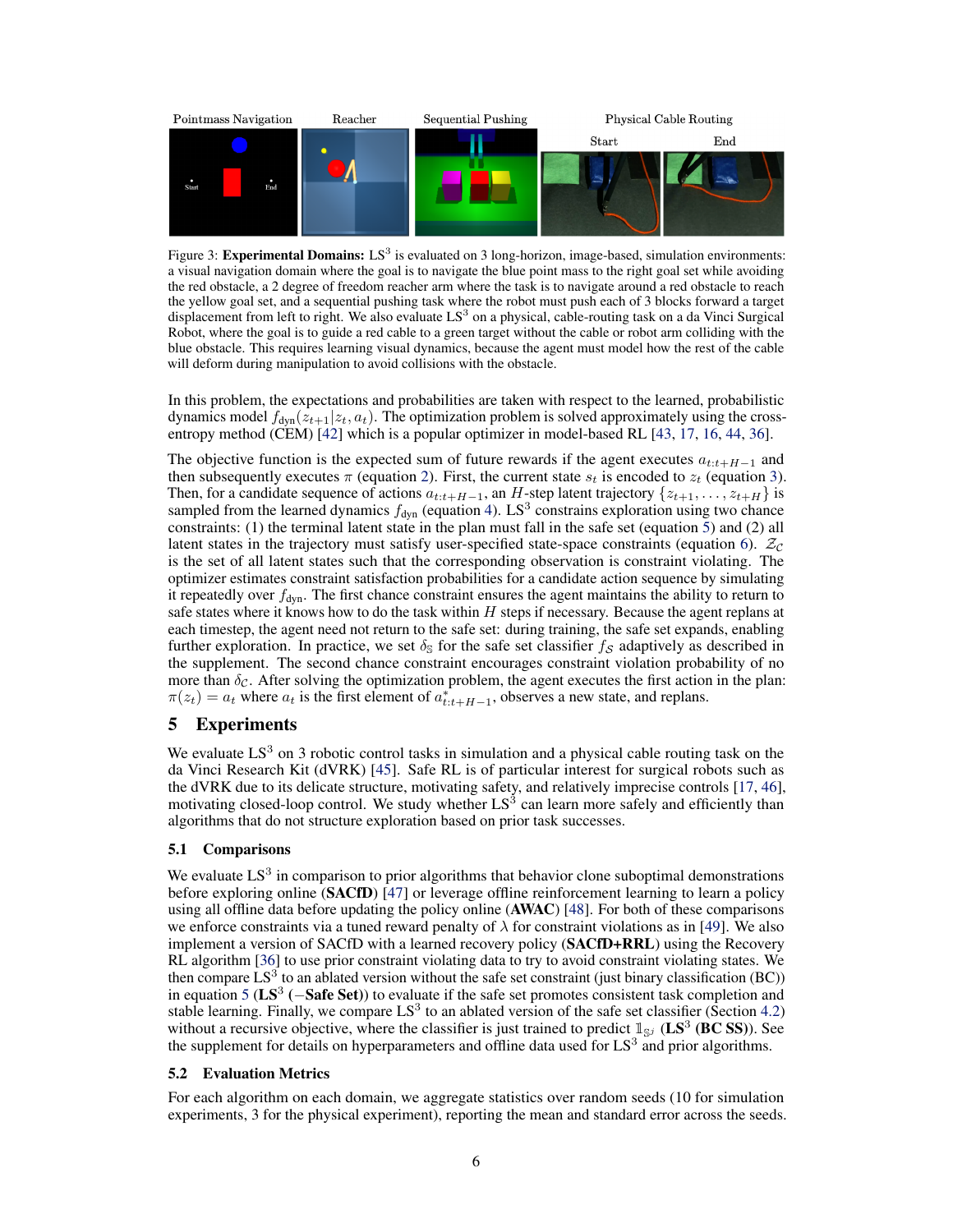

Figure 4: **Simulation Experiments Results:** Learning curves showing mean and standard error over 10 random seeds. We see that LS<sup>3</sup> learns more quickly than baselines and ablations. Although SACfD and SACfD+RRL converge to similar reward values,  $\overline{LS}^3$  is much more sample efficient and stable across random seeds.

We present learning curves that show the total sum reward for each training trajectory to study how efficiently  $LS<sup>3</sup>$  and the comparisons learn each task. Because all tasks use the sparse task completion based rewards defined in Section [3,](#page-2-0) the total reward for a trajectory is the time to reach the goal set, where more negative rewards correspond to slower convergence to  $G$ . Thus, for a task with task horizon T, a total reward greater than  $-T$  implies successful task completion. The state is frozen in place upon constraint violation until the task horizon elapses. We also report task success and constraint satisfaction rates for  $LS^3$  and comparisons during learning to study  $(1)$  the degree to which task completion influences sample efficiency and  $(2)$  how safely different algorithms explore. LS<sup>3</sup> collects  $K = 10$  trajectories in between training phases on simulated tasks and  $K = 5$  in between training phases for physical tasks, while the SACfD and AWAC comparisons update their parameters after each timestep. This presents a metric in terms of the amount of data collected across algorithms.

#### 5.3 Domains

In simulation, we evaluate  $LS<sup>3</sup>$  on 3 vision-based continuous control domains that are illustrated in Figure [3.](#page-5-0) We evaluate  $LS^3$  and comparisons on a constrained visual navigation task (Pointmass Navigation) where the agent navigates from a fixed start state to a fixed goal set while avoiding a large central obstacle. We study this domain to gain intuition and visualize the learned value function, goal/constraint indicators, and safe set in Figure [2.](#page-3-0) We then study a constrained image-based reaching task (Reacher) based on [\[50\]](#page-10-0), where the objective is to navigate the end effector of a 2-link planar robotic arm to a yellow goal position without the end-effector entering a red stay out zone. We then study a challenging sequential image-based robotic pushing domain (Sequential Pushing), in which the objective is to push each of the 3 blocks forward on the table without pushing them to either side and causing them to fall out of the workspace. Finally, we evaluate  $LS<sup>3</sup>$  with an image-based physical experiment on the da Vinci Research Kit (dVRK) [\[51\]](#page-10-0) (Figure [3\)](#page-5-0), where the objective is to guide the endpoint of a cable to a goal region without letting the cable or end effector collide with an obstacle. The Pointmass Navigation and Reaching domains have a task horizon of  $T = 100$  while the Sequential Pushing domain and physical experiment have task horizons of  $T = 150$  and  $T = 50$ respectively. See the supplement for more details on all domains.

# 5.4 Simulation Results

We find that  $LS<sup>3</sup>$  is able to learn more stably and efficiently than all comparisons across all simulated domains while converging to similar performance within 250 trajectories collected online (Figure 4). LS<sup>3</sup> is able to consistently complete the task during learning, while the comparisons, which do not learn a safe set to structure exploration based on prior successes, exhibit much less stable learning. Additionally, in Table [1](#page-7-0) and Table [2,](#page-7-0) we report the task success rate and constraint violation rate of all algorithms during training. We find that  $LS^3$  achieves a significantly higher task success rate than comparisons on all tasks. We also find that  $LS<sup>3</sup>$  violates constraints less often than comparisons on the Reacher task, but violates constraints more often than SACfD and SACfD+RRL on the other domains. This is because SACfD and SACfD+RRL spend much less time in the neighborhood of constraint violating states during training due to their lower task success rates. Because they do not efficiently learn to perform the tasks, they do not violate constraints as often. We find that the AWAC comparison achieves very low task performance. While AWAC is designed for offline reinforcement learning, to the best of our knowledge, it has not been previously evaluated on long-horizon, image-based tasks as in this paper, which we hypothesize are very challenging for it.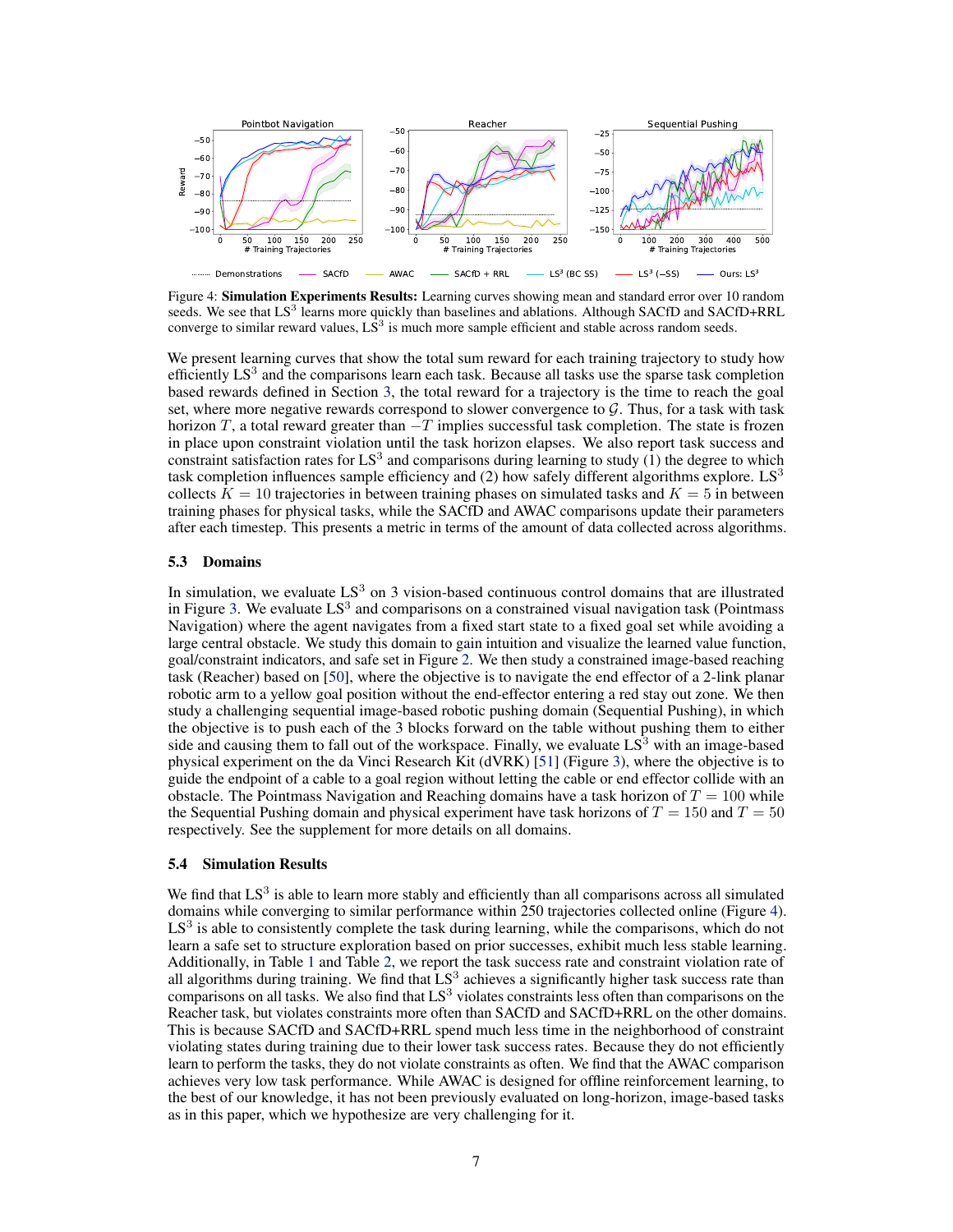<span id="page-7-0"></span>Table 1: Task Success Rate over all Training Episodes: We present the mean and standard error of trainingtime task completion rate over 10 random seeds. We find  $LS<sup>3</sup>$  outperforms all comparisons across all 3 domains, with the gap increasing for the challenging sequential pushing task.

|                           | <b>SACED</b>    | AWAC              | SACFD+RRL       | $LS^3$ ( $-SS$ ) | $LS^3$          |
|---------------------------|-----------------|-------------------|-----------------|------------------|-----------------|
| POINTMASS NAVIGATION      | $0.363 + 0.068$ | $0.312 + 0.093$   | $0.184 + 0.053$ | $0.818 + 0.019$  | $0.988 + 0.004$ |
| REACHER                   | $0.502 + 0.072$ | $0.255 + 0.089$   | $0.473 + 0.056$ | $0.736 + 0.025$  | $0.870 + 0.024$ |
| <b>SEQUENTIAL PUSHING</b> | $0.425 + 0.064$ | $0.006 \pm 0.003$ | $0.466 + 0.065$ | $0.366 + 0.030$  | $0.648 + 0.049$ |

Table 2: Constraint Violation Rate: We report mean and standard error of training-time constraint violation rate over 10 random seeds.  $LS^3$  violates constraints less than comparisons on the Reacher task, but SAC and SACfD+RRL achieve lower constraint violation rates on the Navigation and Pushing tasks, likely due to spending less time in the neighborhood of constraint violating regions due to their much lower task success rates.

|                           | <b>SACED</b>    | AWAC            | SACFD+RRL       | LS <sup>3</sup> $(-SS)$ | $LS^3$          |
|---------------------------|-----------------|-----------------|-----------------|-------------------------|-----------------|
| POINTMASS NAVIGATION      | $0.006 + 0.002$ | $0.104 + 0.070$ | $0.001 + 0.001$ | $0.019 + 0.006$         | $0.005 + 0.001$ |
| <b>REACHER</b>            | $0.146 + 0.039$ | $0.398 + 0.107$ | $0.142 + 0.031$ | $0.247 + 0.027$         | $0.102 + 0.027$ |
| <b>SEQUENTIAL PUSHING</b> | $0.033 + 0.003$ | $0.138 + 0.028$ | $0.054 + 0.006$ | $0.122 + 0.031$         | $0.107 + 0.016$ |



Figure 5: Physical Cable Routing Results: We present learning curves, task success rates and constraint violation rates with a mean and standard error across  $3$  random seeds.  $LS^3$  learns a more efficient policy than the demonstrator while still violating constraints less than comparisons, which are unable to learn the task.

We find  $LS^3$  has a lower success rate when the safe set constraint is removed ( $LS^3$ (-Safe Set)) as expected. The safe set is particularly important in the sequential pushing task, and  $LS^3$  ( $-S$ afe Set) has a much lower task completion rate than  $LS<sup>3</sup>$ .  $LS<sup>3</sup>$  without the recursive classification objective from Section [4.2](#page-4-0) (LS<sup>3</sup> (BC SS)) has similar performance to LS<sup>3</sup> on the navigation environment, but learns substantially more slowly on the Reacher environment and performs significantly worse than  $LS<sup>3</sup>$  on the more challenging Pushing environment as the learned safe set is unable to exploit temporal structure to distinguish safe states from unsafe states. See the supplement for details on experimental parameters and offline data used for  $LS<sup>3</sup>$  and comparisons and ablations studying the effect of the planning horizon and threshold used to define the safe set.

# 5.5 Physical Results

In physical experiments, we compare  $LS^3$  to SACfD and SACfD+RRL (Figure 5) on the physical cable routing task illustrated in Figure [3.](#page-5-0) We find  $LS<sup>3</sup>$  quickly outperforms the suboptimal demonstrations while succeeding at the task significantly more often than both comparisons, which are unable to learn the task and also violate constraints more than  $LS<sup>3</sup>$ . We hypothesize that the difficulty of reasoning about cable collisions and deformation from images makes it challenging for prior algorithms to make sufficient task progress as they do not use prior successes to structure exploration. See the supplement for details on experimental parameters and offline data used for  $LS<sup>3</sup>$  and comparisons.

# 6 Discussion and Future Work

We present  $LS<sup>3</sup>$ , a scalable algorithm for safe and efficient policy learning for visuomotor tasks. LS<sup>3</sup> structures exploration by learning a safe set in a learned latent space, which captures the set of states from which the agent is confident in task completion.  $LS<sup>3</sup>$  then ensures that the agent can plan back to states in the safe set, encouraging consistent task completion during learning. Experiments suggest that  $LS<sup>3</sup>$  can safely and efficiently learn 4 visuomotor control tasks, including a challenging sequential pushing task in simulation and a cable routing task on a physical robot. In future work, we are excited to explore further physical evaluation of  $LS<sup>3</sup>$  on safety critical visuomotor control tasks and applications to systems with dynamic constraints on velocity or acceleration.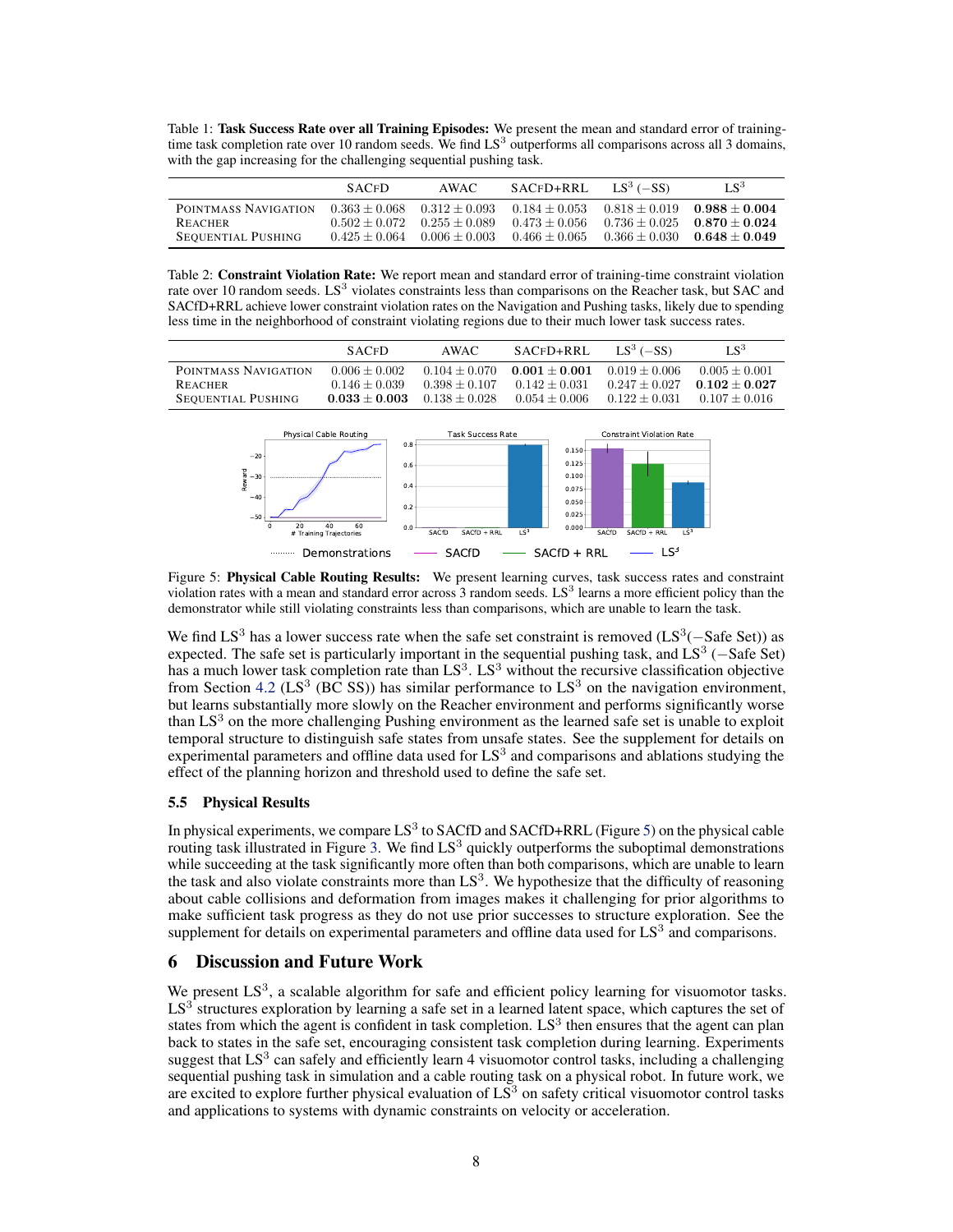#### <span id="page-8-0"></span>Acknowledgments

This research was performed at the AUTOLAB at UC Berkeley in affiliation with the Berkeley AI Research (BAIR) Lab, the Real-Time Intelligent Secure Execution (RISE) Lab, and the CITRIS "People and Robots" (CPAR) Initiative. The authors were supported in part by the Scalable Collaborative Human-Robot Learning (SCHooL) Project, an NSF National Robotics Initiative Award, and by donations from Google and Toyota Research Institute and equipment grants from PhotoNeo, Nvidia, and Intuitive Surgical. Any opinions, findings, and conclusions or recommendations expressed in this material are those of the author(s) and do not necessarily reflect the views of the sponsors. We thank our colleagues who provided helpful feedback, especially Suraj Nair, Zaynah Javed and Daniel Brown. Ashwin Balakrishna was supported by an NSF GRFP.

#### References

- [1] F. Ebert, C. Finn, S. Dasari, A. Xie, A. Lee, and S. Levine. Visual foresight: Model-based deep reinforcement learning for vision-based robotic control. *arXiv preprint arXiv:1812.00568*, 2018.
- [2] D. Hafner, T. Lillicrap, I. Fischer, R. Villegas, D. Ha, H. Lee, and J. Davidson. Learning latent dynamics for planning from pixels. *Proc. Int. Conf. on Machine Learning*, 2019.
- [3] R. Hoque, D. Seita, A. Balakrishna, A. Ganapathi, A. K. Tanwani, N. Jamali, K. Yamane, S. Iba, and K. Goldberg. Visuospatial foresight for multi-step, multi-task fabric manipulation. *Proc. Robotics: Science and Systems (RSS)*, 2020.
- [4] I. Lenz, R. A. Knepper, and A. Saxena. Deepmpc: Learning deep latent features for model predictive control. In *Robotics: Science and Systems*. Rome, Italy, 2015.
- [5] S. Nair and C. Finn. Hierarchical foresight: Self-supervised learning of long-horizon tasks via visual subgoal generation. *Proc. Int. Conf. on Learning Representations*, 2019.
- [6] S. Nair, S. Savarese, and C. Finn. Goal-aware prediction: Learning to model what matters. In *Proceedings of the 37th International Conference on Machine Learning*, pages 7207–7219, 2020.
- [7] K. Pertsch, O. Rybkin, F. Ebert, C. Finn, D. Jayaraman, and S. Levine. Long-horizon visual planning with goal-conditioned hierarchical predictors. *Proc. Advances in Neural Information Processing Systems*, 2020.
- [8] S. Tian, S. Nair, F. Ebert, S. Dasari, B. Eysenbach, C. Finn, and S. Levine. Model-based visual planning with self-supervised functional distances. *Proc. Int. Conf. on Learning Representations*, 2021.
- [9] T. Haarnoja, A. Zhou, K. Hartikainen, G. Tucker, S. Ha, J. Tan, V. Kumar, H. Zhu, A. Gupta, P. Abbeel, and S. Levine. Soft actor-critic algorithms and applications.
- [10] A. Nair, V. Pong, M. Dalal, S. Bahl, S. Lin, and S. Levine. Visual reinforcement learning with imagined goals. *Proc. Advances in Neural Information Processing Systems*, 2018.
- [11] S. Levine, C. Finn, T. Darrell, and P. Abbeel. End-to-end training of deep visuomotor policies. *Journal of Machine Learning Research*, 2016.
- [12] D. Kalashnikov, A. Irpan, P. Pastor, J. Ibarz, A. Herzog, E. Jang, D. Quillen, E. Holly, M. Kalakrishnan, V. Vanhoucke, and S. Levine. Qt-opt: Scalable deep reinforcement learning for visionbased robotic manipulation. *Conf. on Robot Learning (CoRL)*, 2018.
- [13] V. H. Pong, M. Dalal, S. Lin, A. Nair, S. Bahl, and S. Levine. Skew-fit: State-covering self-supervised reinforcement learning. *Proc. Int. Conf. on Machine Learning*, 2020.
- [14] U. Rosolia and F. Borrelli. Learning model predictive control for iterative tasks. a data-driven control framework. *IEEE Transactions on Automatic Control*, 2018.
- [15] S. M. Richards, F. Berkenkamp, and A. Krause. The lyapunov neural network: Adaptive stability certification for safe learning of dynamical systems. In *Conference on Robot Learning*, pages 466–476. PMLR, 2018.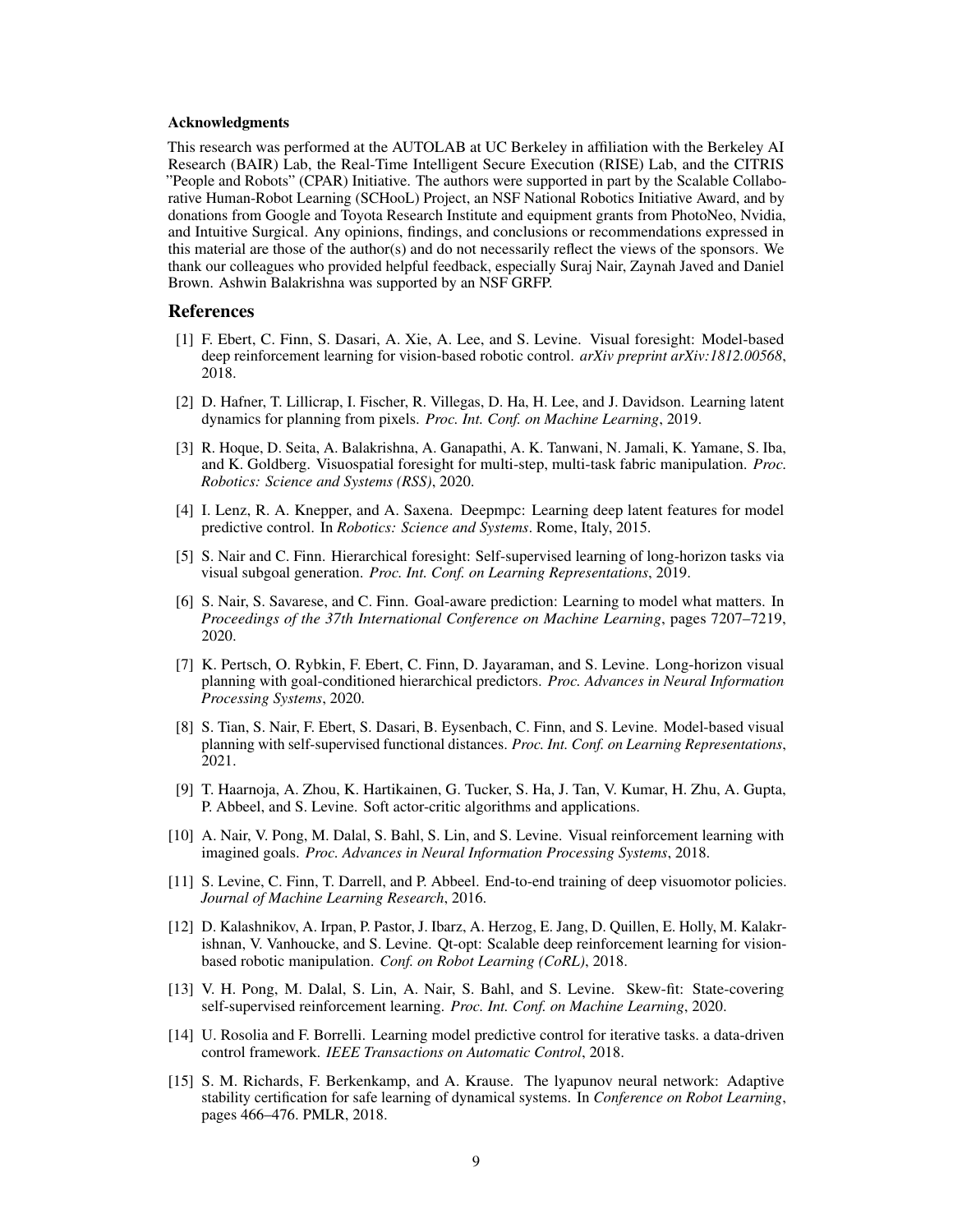- <span id="page-9-0"></span>[16] B. Thananjeyan, A. Balakrishna, U. Rosolia, J. E. Gonzalez, A. Ames, and K. Goldberg. Abc-lmpc: Safe sample-based learning mpc for stochastic nonlinear dynamical systems with adjustable boundary conditions, 2020.
- [17] B. Thananjeyan, A. Balakrishna, U. Rosolia, F. Li, R. McAllister, J. E. Gonzalez, S. Levine, F. Borrelli, and K. Goldberg. Safety augmented value estimation from demonstrations (saved): Safe deep model-based rl for sparse cost robotic tasks. *IEEE Robotics and Automation Letters*, 5(2):3612–3619, 2020.
- [18] U. Rosolia and F. Borrelli. Sample-based learning model predictive control for linear uncertain systems. *CoRR*, abs/1904.06432, 2019. URL <http://arxiv.org/abs/1904.06432>.
- [19] S. Bansal, M. Chen, S. Herbert, and C. J. Tomlin. Hamilton-jacobi reachability: A brief overview and recent advances. In *Conference on Decision and Control (CDC)*, 2017.
- [20] D. A. Bristow, M. Tharayil, and A. G. Alleyne. A survey of iterative learning control. *IEEE control systems magazine*, 2006.
- [21] U. Rosolia, X. Zhang, and F. Borrelli. A Stochastic MPC Approach with Application to Iterative Learning. *2018 IEEE Conference on Decision and Control (CDC)*, 2018.
- [22] M. Deisenroth and C. Rasmussen. PILCO: A model-based and data-efficient approach to policy search. In *Proc. Int. Conf. on Machine Learning*, 2011.
- [23] I. Lenz, R. A. Knepper, and A. Saxena. DeepMPC: Learning deep latent features for model predictive control. In *Robotics: Science and Systems*, 2015.
- [24] J. Fu, S. Levine, and P. Abbeel. One-shot learning of manipulation skills with online dynamics adaptation and neural network priors. In *Proc. IEEE/RSJ Int. Conf. on Intelligent Robots and Systems (IROS)*, 2016.
- [25] K. Lowrey, A. Rajeswaran, S. Kakade, E. Todorov, and I. Mordatch. Plan online, learn offline: Efficient learning and exploration via model-based control. In *Proc. Int. Conf. on Machine Learning*, 2019.
- [26] K. Chua, R. Calandra, R. McAllister, and S. Levine. Deep reinforcement learning in a handful of trials using probabilistic dynamics models. In *Proc. Advances in Neural Information Processing Systems*, 2018.
- [27] A. Nagabandi, G. Kahn, R. S. Fearing, and S. Levine. Neural network dynamics for model-based deep reinforcement learning with model-free fine-tuning. In *Proc. IEEE Int. Conf. Robotics and Automation (ICRA)*, 2018.
- [28] S. Quinlan and O. Khatib. Elastic bands: connecting path planning and control. In *International Conference on Robotics and Automation*, pages 802–807 vol.2, 1993.
- [29] J. Ichnowski, Y. Avigal, V. Satish, and K. Goldberg. Deep learning can accelerate graspoptimized motion planning. *Science Robotics*, 5(48), 2020.
- [30] Z. Zhu, N. Pivaroa, S. Gupta, A. Gupta, and M. Canova. 2021.
- [31] M. Lippi, P. Poklukar, M. C. Welle, A. Varava, H. Yin, A. Marino, and D. Kragic. Latent space roadmap for visual action planning of deformable and rigid object manipulation. In *IEEE/RSJ International Conference on Intelligent Robots and Systems*, 2020.
- [32] A. A. Rusu, M. Večerík, T. Rothörl, N. Heess, R. Pascanu, and R. Hadsell. Sim-to-real robot learning from pixels with progressive nets. In *Conference on Robot Learning*, pages 262–270. PMLR, 2017.
- [33] G. Schoettler, A. Nair, J. Luo, S. Bahl, J. A. Ojea, E. Solowjow, and S. Levine. Deep reinforcement learning for industrial insertion tasks with visual inputs and natural rewards. *Proc. IEEE/RSJ Int. Conf. on Intelligent Robots and Systems (IROS)*, 2020.
- [34] A. Singh, L. Yang, K. Hartikainen, C. Finn, and S. Levine. End-to-end robotic reinforcement learning without reward engineering. *Proc. Robotics: Science and Systems (RSS)*, 2019.